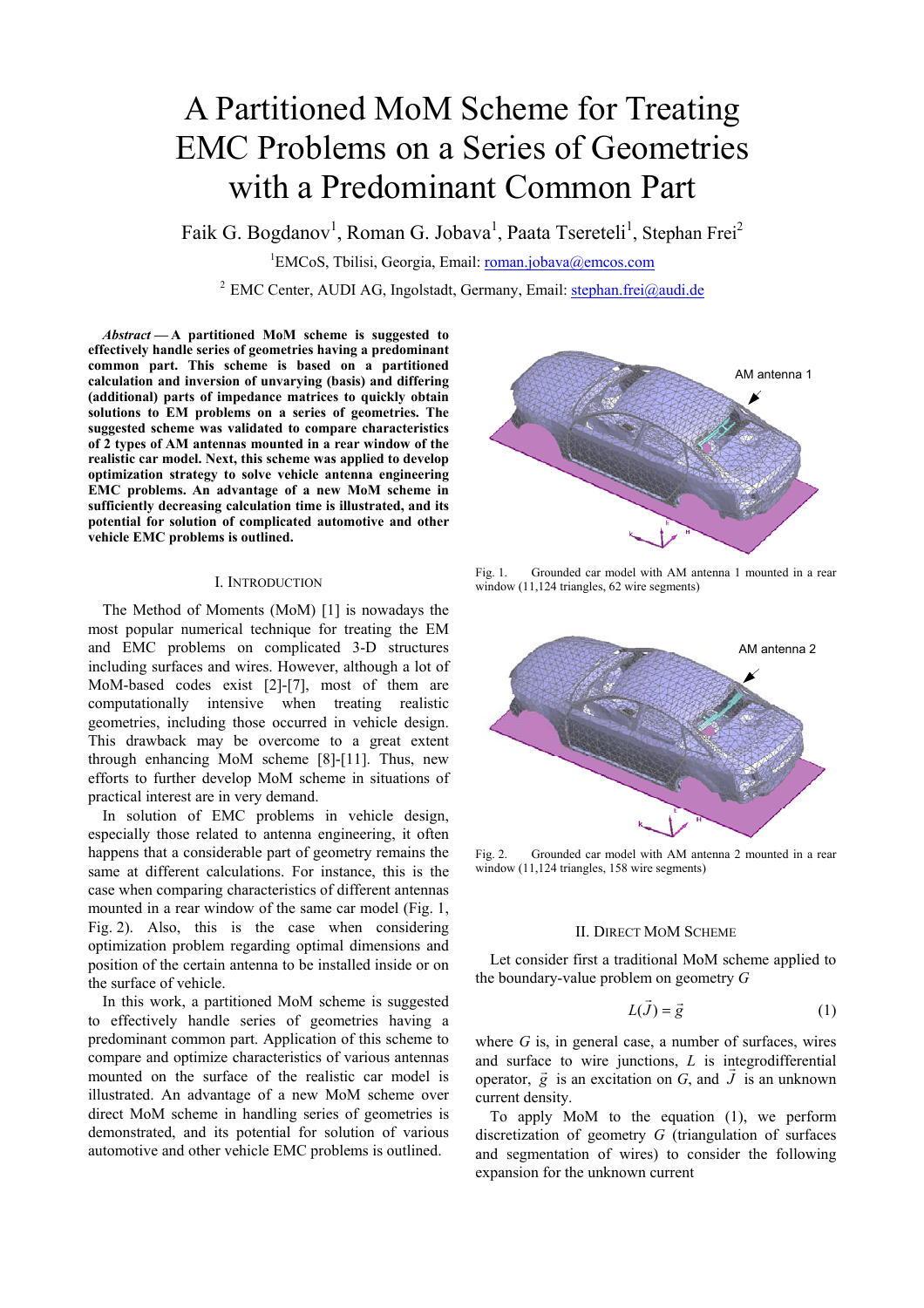$$
\vec{J}(\vec{r}') = \sum_{n=1}^{N} I_n \vec{f}_n(\vec{r}') \tag{2}
$$

where  $\left\{\vec{f}_n(\vec{r}')\right\}_{n=1}^N$  are sub-domain expansion functions,  $I_n$  are unknown coefficients, and N is the total number of unknowns (considered on triangles, wire segments and transitions to triangles and ground).

Substituting now (2) into (1) and applying testing procedure with testing functions  $\{\bar{w}_m(\vec{r}')\}_{m=1}^N$  reduces (1) to the set of linier equations written in matrix form as

$$
\left[Z_{mn}\right]\left[I_n\right]=\left[V_m\right]\tag{3}
$$

where  $[Z_{mn}]$  is an impedance matrix with elements  $Z_{mn} = \langle \vec{w}_m, L \vec{f}_n \rangle$ ,  $[V_m]$  is an excitation column with elements  $V_m = \langle \vec{w}_m, \vec{g} \rangle$ , and  $[I_n]$  is a column of unknown coefficients in the current expansion (2).

Thus, the traditional MoM scheme reduces the initial boundary-value problem (1) to the solution of matrix equations (3), which may be formally found as

$$
[I_n] = [Z_{mn}]^{-1} [V_m]
$$
 (4)

### III. PARTITIONED MOM SCHEME

Let now *G* is a series of geometries  $G_1, G_2, ..., G_K$ , each of which is considered in general as a set of surface triangles, wire segments and a ground (if any). Let also these geometries have a predominant common (basis) part  $G^b = \bigcap_{k=1}^K$ *k*  $G^b = \bigcap_{k=0}^{\infty} G_k$  being an intersection of geometries  $G_k$ .  $=1$ 

EM treating of the geometries  $G_k$ ,  $k = 1, 2,...K$ , using the direct MoM scheme of section II, requires CPU time that *K* times exceeds that needed to handle a single geometry. Our purpose is to enhance MoM scheme in such a way to essentially minimize total CPU time needed to handle a series of geometries.

Let geometry  $G_k$  is partitioned on the basis  $G^b$  and additional *G<sup>a</sup>* parts, so that  $G_k = G^b + G^a$ . Considering again boundary-value problem (1) and introducing the partitioned sets of expansion and testing functions for basis  $G^b$  and additional  $G^a$  geometries reduce (1) to the matrix equations with the following block structure

$$
\begin{bmatrix} Z^{bb} & Z^{ba} \\ Z^{ab} & Z^{aa} \end{bmatrix} \begin{bmatrix} I^b \\ I^a \end{bmatrix} = \begin{bmatrix} V^b \\ V^a \end{bmatrix},\tag{5}
$$

where first superscript is associated with testing procedure, and second one with expansion procedure, so that total number of unknowns  $N = N^b + N^a$ 

Considering now LU decomposition of the partitioned impedance matrix

$$
\begin{bmatrix} Z^{bb} & Z^{ba} \\ Z^{ab} & Z^{aa} \end{bmatrix} = \begin{bmatrix} L^{bb} & 0 \\ L^{ab} & L^{aa} \end{bmatrix} \begin{bmatrix} U^{bb} & U^{ba} \\ 0 & U^{aa} \end{bmatrix}, \quad (6)
$$

one can see, that decomposition of basis block matrix  $Z^{bb} = L^{bb}U^{bb}$  is the same as that would obtained for the problem on purely basis geometry  $G^b$ . Therefore, considering first boundary-value problem on the basis geometry  $G^b$  and storing the inverted matrices  $\overline{L}^{bb} = (L^{bb})^{-1}$  and  $\overline{U}^{bb} = (U^{bb})^{-1}$  for this geometry, one should calculate then only additional blocks of partitioned impedance matrix of (5) to determine the additional blocks in LU decomposition (6). Then, solution of the initial boundary-value problem on the total geometry  $G_k$  is found to be

$$
\begin{bmatrix} I^b \\ I^a \end{bmatrix} = \begin{bmatrix} U^{bb} & U^{ba} \\ 0 & U^{aa} \end{bmatrix}^{-1} \begin{bmatrix} L^{bb} & 0 \\ L^{ab} & L^{aa} \end{bmatrix}^{-1} \begin{bmatrix} V^b \\ V^a \end{bmatrix}, \qquad (7)
$$

or after inversion of block matrices,

$$
\begin{bmatrix} I^b \\ I^a \end{bmatrix} = \begin{bmatrix} \breve{U}^{bb} & \tilde{U}^{ba} \\ 0 & \breve{U}^{aa} \end{bmatrix} \begin{bmatrix} \breve{L}^{bb} & 0 \\ \tilde{L}^{ab} & \breve{L}^{aa} \end{bmatrix} \begin{bmatrix} V^b \\ V^a \end{bmatrix},\tag{8}
$$

where

$$
\widetilde{U}^{ba}=-(\breve{U}^{bb}\,U^{ba})\,\breve{U}^{aa}\,,\;\widetilde{L}^{ab}=-(\breve{L}^{aa}\,L^{ba})\,\breve{L}^{bb}\,.
$$

In (8), a predominant part of calculations is associated with determining the inverse block matrices  $\vec{L}^{bb}$  and  $\tilde{U}^{bb}$  for the basis geometry  $G^b$ , which should be stored at the first stage of calculations. If the additional part  $G^a$ of the total geometry  $G_k$  is much less than basis geometry  $G^b$ , calculation of additional blocks of LU decomposition needs much less operations than that required for calculation of the total geometry. This fact allows performing additional calculations to obtain the sought solution without considerable spending CPU time.

A theoretical gain in solving time obtained when using the partitioned MoM scheme (when stored LU matrices for the basis geometry) may be evaluated as

$$
G = \frac{8/3(N^{b} + N^{a})^{3}}{N^{b} N^{a} (2N^{b} + 1) + 8/3(N^{a})^{3}}
$$
(9)

For  $N^a \ll N^b$ , this formula may be simplified as

$$
G = \frac{4/3(N^b + 3N^a)}{N^a}, \quad \text{if } N^a \ll N^b \tag{10}
$$

These formulas predict the sufficient advantage of using the Partitioned MoM scheme when applied to series of geometries with predominant common part.

#### IV. VALIDATION OF PARTITIONED MOM SCHEME

The suggested scheme was validated to compare characteristics of 2 types of AM antennas mounted in the rear window of realistic car model (Fig. 1, Fig. 2).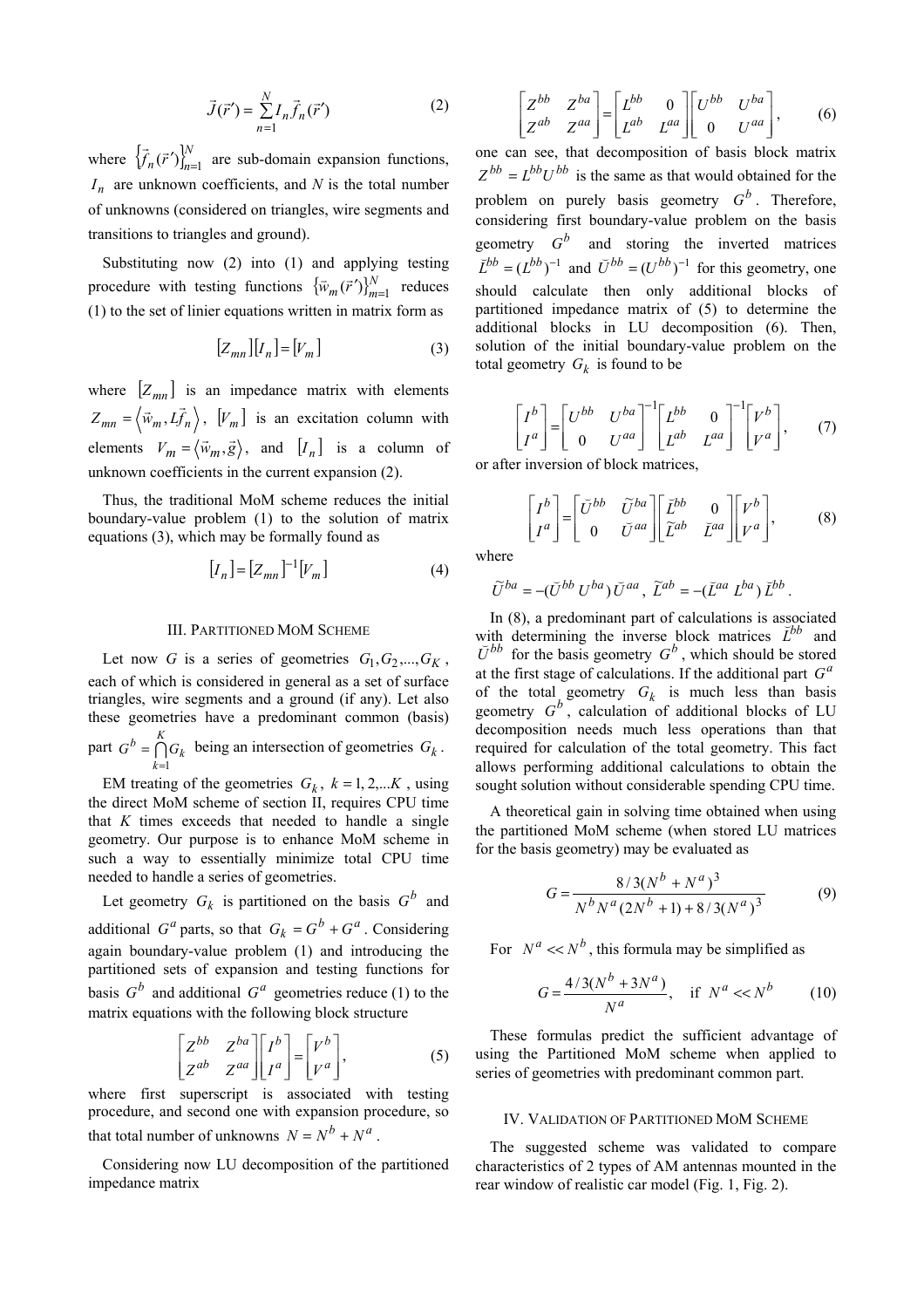MoM models for EMC simulations were represented by the grounded car bodyshell modelled by 11,124 triangles, and 2 AM antennas: AM antenna 1 modelled by 62 wire segments, and AM antenna 2 modelled by 158 wire segments. AM ports of each antenna were loaded by the resistance 100 kOhm and capacity 20 pF taken in parallel. Radii of wire segments were taken to be 0.3 mm. To compare EMC characteristics, we were interested in voltages coupled in AM ports of mounted antennas when exposed to vertically polarized plane wave with  $E<sup>inc</sup>=1V/m$  incident from the rear window direction (see Fig. 1, Fig. 2).

To perform EMC simulations using the suggested scheme, basis geometry represented by a car bodyshell over conducting ground was first calculated, and inverted matrices for this geometry were stored. Further, calculations of additional blocks of impedance matrices for the total geometries (car bodyshell and AM antennas) were successively performed, and unknown solutions for these geometries were obtained.

Fig. 3 shows comparison of voltages coupled in AM ports of both AM antennas mounted on the car model surface. The solid and dashed lines in Fig. 3 were obtained using the suggested scheme, and markers correspond to the results obtained by direct MoM scheme. Fig. 3 illustrates identity of the results obtained by both schemes. However, since now  $N^a \ll N^b$ , additional calculations need much less CPU time than that required for the total geometry (in our case, 210 sec for AM antenna 1 and 350 sec for AM antenna 2, upon 17% CPU usage, versus 1.9 hours per 1 frequency on 2.5 GHz processor).



Fig. 3. Comparison of characteristics of 2 types of AM antennas mounted on the car model rear window

The results above validate the Partitioned MoM scheme and verify advantage of applying this scheme over direct MoM scheme.

#### V. APPLICATION OF PARTITIONED MOM SCHEME

Further, the suggested scheme was applied to develop optimization strategy for solution of vehicle antenna engineering EMC problems.

Let we compare characteristics of 2 different antennas (Fig. 4) for the same car bodyshell (Fig. 5) to optimize construction or location of  $2<sup>nd</sup>$  antenna by such a manner to achieve improved coupling characteristics at resonance frequency band of 1-nd antenna.



Fig. 4. FM antennas for the car model: a - rod antenna (0.486 m length, 37 wire segments), b - original antenna in a rear window (1201 wire segments, 80 triangles)

For optimization purposes, we first refine car bodyshell model (Fig. 5) to allow performing calculations for different mounted antennas without changing the bodyshell triangulation.



Fig. 5. Grounded car model (10,566 triangles)

Next, we perform basis calculations for car bodyshell of Fig. 5 with storing inverted matrices for appropriate frequencies. Further, we make additional calculations for mounted antennas of Fig. 4, using the Partitioned MoM scheme. Next, we prepare modifications of antenna model of Fig. 4b (Fig. 6) and analyze them using the suggested MoM scheme.



Fig. 6. Modifications of the car antenna in a rear window: a – simplified model (874 wire segments, 80 triangles), b – complicated model (1254 wire segments, 80 triangles)